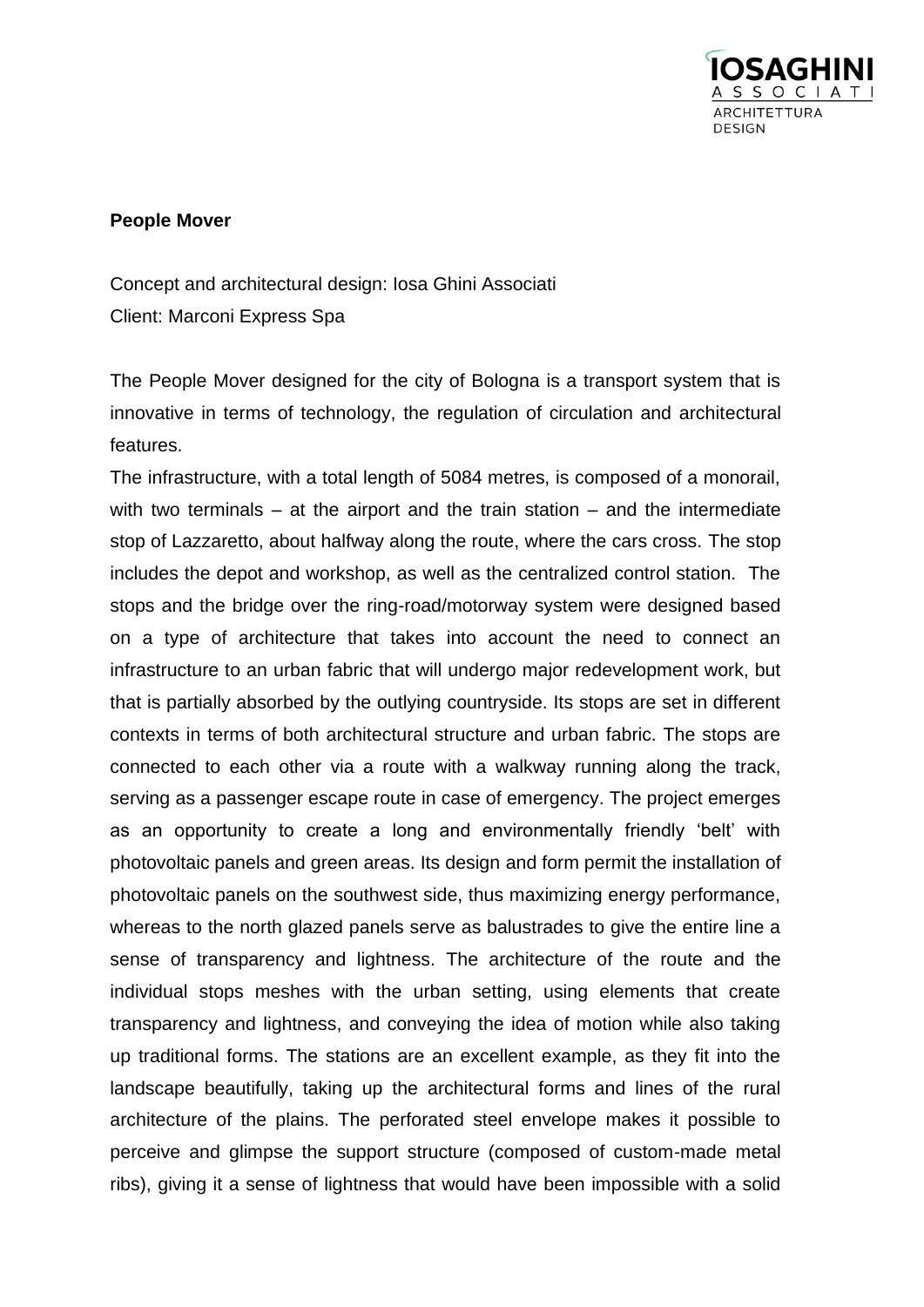

material. The slope of the station roofing is designed to accommodate photovoltaic panels, particularly at the Lazzaretto station, exploiting the southwest exposure of the pitches. The stations have been sized with an eye to doubling the People Mover line in the future.

The route that connects the station is underscored by a series of piers that support all the tracks and the individual stops. The piers mark a route that blends into the landscape between the train station and the airport. Emulating the route that connects the sanctuary of San Luca to the city, the line takes up a form that evokes Bologna's famous porticoes, updating their appearance and the concept of support, but without forgetting the city's traditional architecture. For the different heights and sizes of the piers, the architectural section is uniform up to a height of 7 metres, at which point it widens and incorporates the walkway. In other cases, with heights of up to 25 metres, a variable pier section of the pier was employed – widening like a slender tree trunk that is rooted solidly in the ground – in order give the structure of the entire route a more lightweight appearance.

The study of the motorway/ring-road overpass was another important project aspect. The details of the bridge (dubbed "the Link") and its structural elements rely on natural and simple forms, creating an architecture that marks the entrance to the city of Bologna. The design of the bridge addresses a combination of technical and perceptual-visual requirements. The technical aspect involved solving the problem of the height difference with respect to the rest of the route, which uses a monorail, as the 100-metre-long bridge has two beams so that the line can be doubled in the future. Secondly, on a visual level the bridge will serve an architectural element and point of reference for the traveller as part of the motorway landscape, conveying the idea of motion. These two problems were solved by designing two portals whose form and fluid size are extraordinary devices concealing the height difference and serving as the connection point for the monorail and a double-track bridge. The outcome is an elegant figure that gives a rapid route – that of the People Mover – a distinctive identity even from a